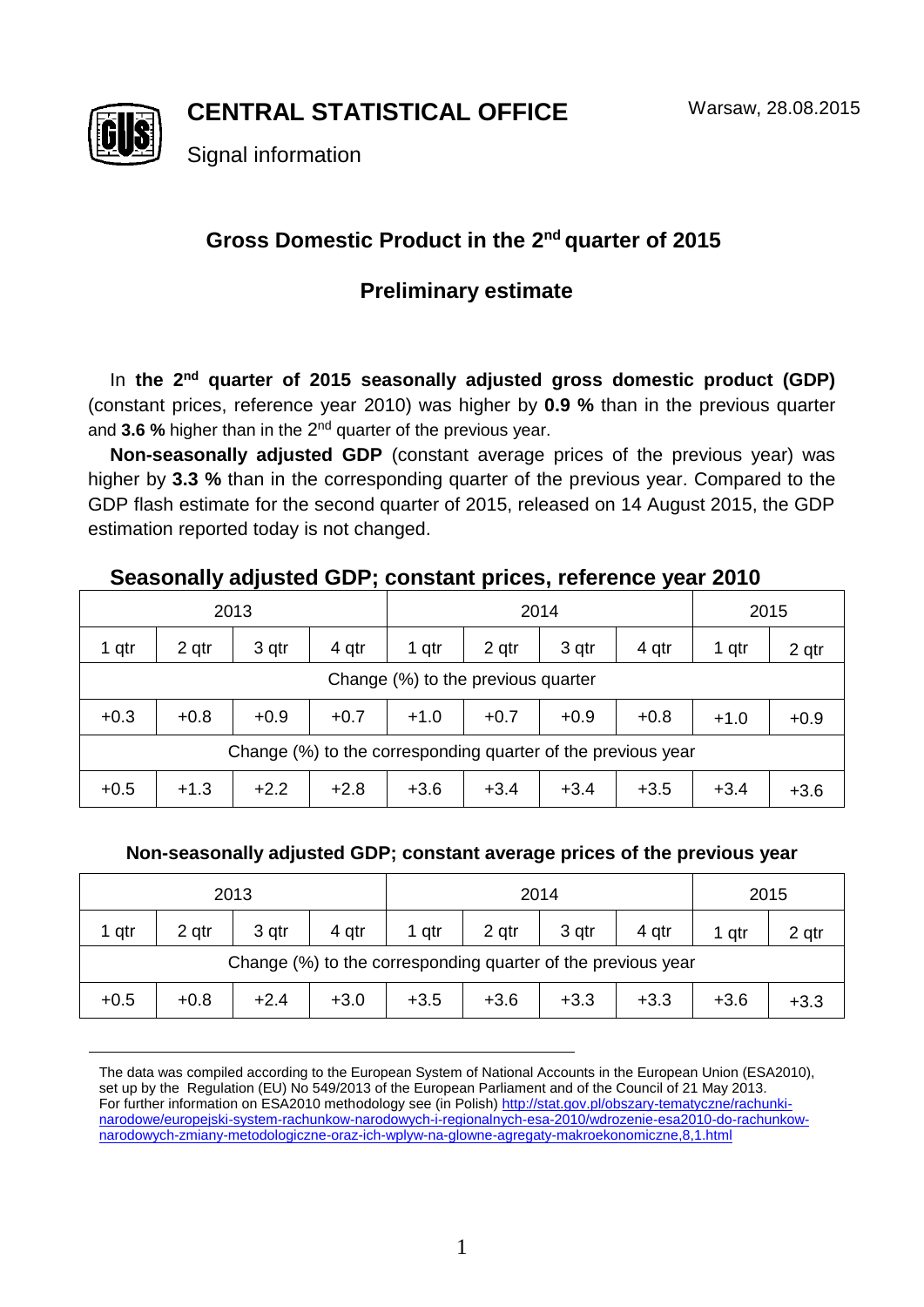In the  $2^{nd}$  quarter of 2015 gross domestic product increased at the same rate as domestic uses (by 3.3 % year-on-year). The increase in gross capital formation of 5.2 % and in final consumption expenditure of 2.9 % influenced the GDP growth. In the  $2<sup>nd</sup>$  quarter of 2015 only insignificant growth of net exports was recorded (0.8 %), which had an almost neutral impact on GDP growth (against  $+1.1$  percentage points in the  $1<sup>st</sup>$  quarter of 2015). On the whole, domestic uses contributed  $+3.3$  percentage points to GDP growth (against  $+2.5$  percentage points in the 1<sup>st</sup> quarter of 2015). The positive impact of final consumption expenditure amounted to +2.4 percentage points (against +2.6 percentage points in the 1<sup>st</sup> quarter of 2015). It mainly came from the positive contribution of consumption expenditure in the households sector +1.9 percentage points and public consumption expenditure +0.5 percentage points. The positive influence of gross fixed capital formation (+1.1 percentage points) with the small negative impact of changes in inventories (-0.2 percentage points) resulted with positive contribution of gross capital formation to GDP growth which amounted to  $+0.9$  percentage points (against -0.1 percentage points in the 1st quarter of 2015).



#### *Seasonally adjusted GDP (previous quarter = 100, constant prices, reference year 2010)*

In the second quarter of 2015 compared with the previous quarter **seasonally adjusted GDP** was 0.9 % higher.

**Gross value added** in **national economy** in the second quarter of 2015 was 1.0 % higher.

**Gross value added** in **industry** in the second quarter of 2015 was 1.5 % higher.

**Gross value added** in **construction** in the second quarter of 2015 was 1.0 % higher.

**Gross value added** in **trade and repair** was 1.0 % higher**, gross value added** in **transportation and storage** was 1.2 % higher and in **financial and insurance activities** was 2.3 % higher.

**Gross value added** in **public administration and defense, compulsory social security, education, human health and social work activities** altogether in the second quarter of 2015 was 0.4 % higher.

**Domestic uses** in the second quarter of 2015 were 1.6 % higher.

**Total consumption expenditure,** of which **consumption expenditure in the households sector** in the second quarter of 2015 increased by 0.8 % each.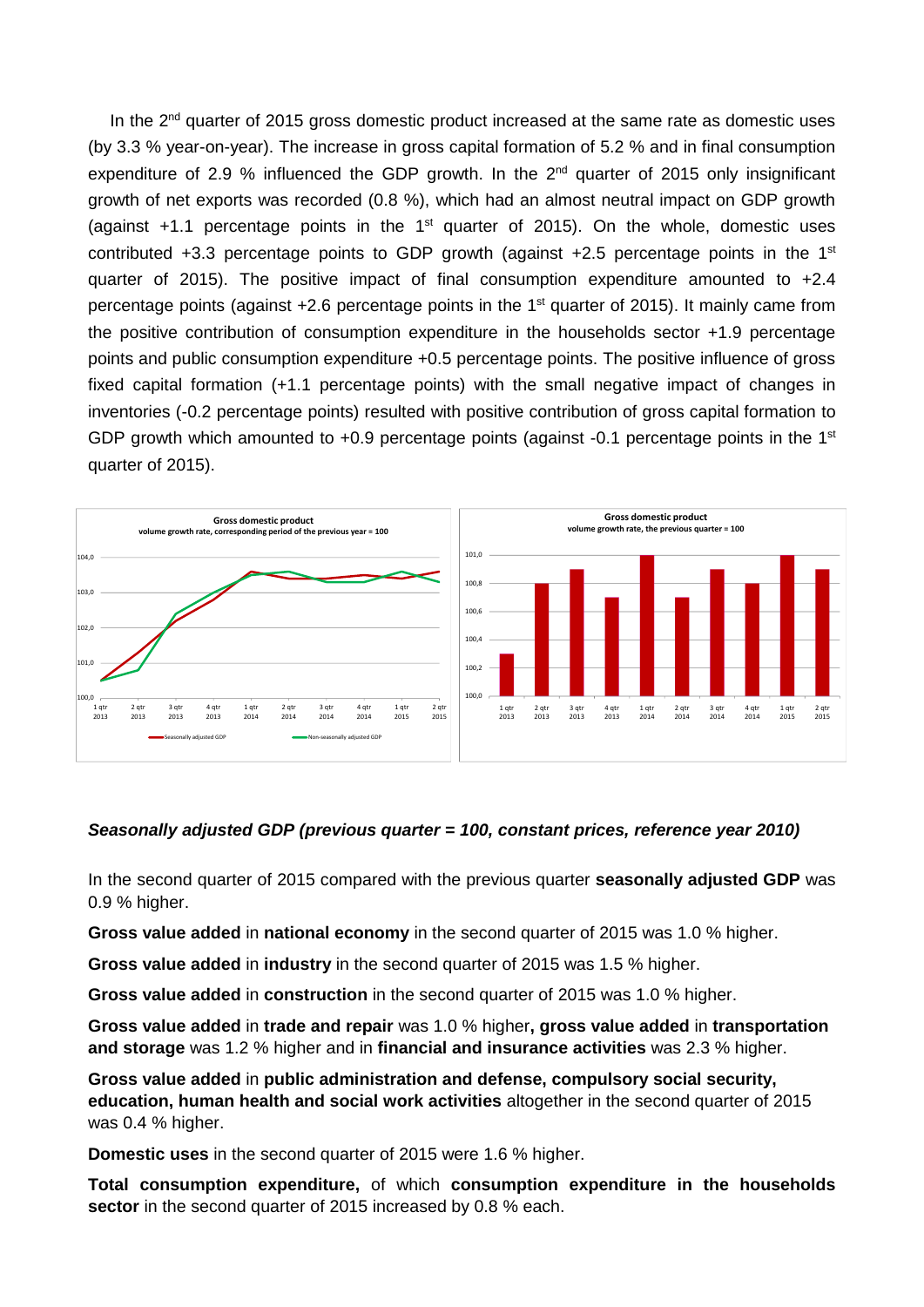**Gross capital formation** in the second quarter of 2015 was higher 1.4 %. **Gross fixed capital formation** in the second quarter of 2015 rose by 1.3 %.

*Tables 1 and 2 present indices in constant prices with reference to the year 2010 for GDP time series and its main aggregates for non-seasonally adjusted data, seasonally adjusted data as well as trend. Table 1 presents indices on the previous quarter and table 2 presents indices on the corresponding quarter of the previous year.* 

### *Non-seasonally adjusted GDP (constant average prices of the previous year)*

According to the preliminary estimate **gross domestic product (GDP)** in the second quarter of 2015 was 3.3 **%** higher than in the corresponding quarter of the previous year.



**GDP volume growth rate** (**corresponding period of the previous year = 100, constant prices of the previous year**)

**Gross value added** in **national economy** in the second quarter of 2015 was 3.1 % higher than in the corresponding quarter of 2014.

**Gross value added** in **industry** was 4.9 % higher than in the corresponding quarter of 2014, while in **construction** was 3.5 % higher respectively.

**Gross value added** in **trade and repair** rose by 3.1 % and in **transportation and storage** grew by 1.3 %. **Gross value added** in **financial and insurance activities** in the second quarter of 2015 rose by 6.6 % compared with the corresponding quarter of 2014.

**Gross value added** in **public administration and defense, compulsory social security, education, human health and social work activities** altogether in the second quarter of 2015 was 1.4 % higher.